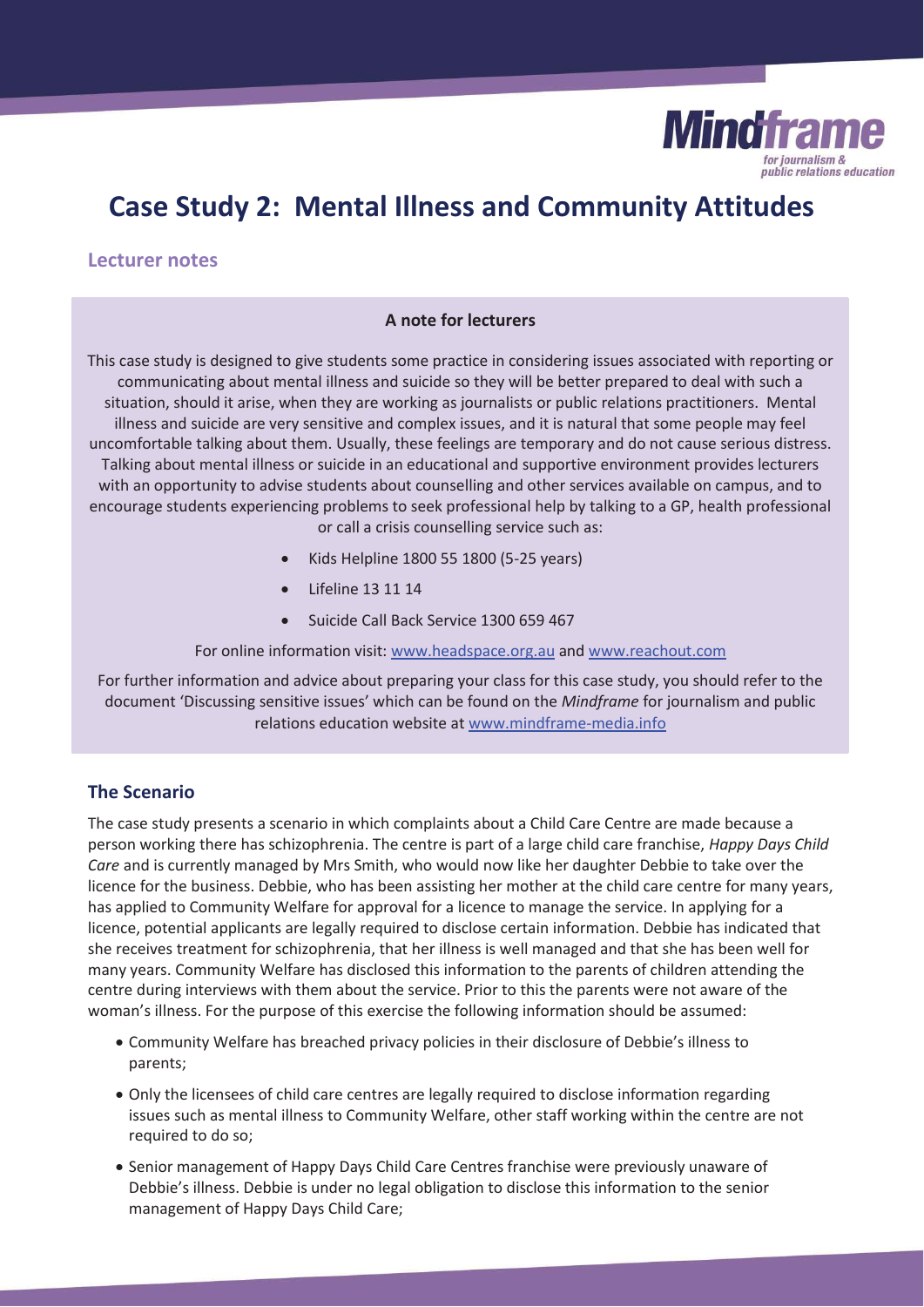

• Debbie is under no legal obligation to disclose information about her illness to parents of children attending the Centre.

The video scenes follow a journalist as he speaks to the parents, the woman who runs the child care centre and the Director of Community Welfare.

*\*Note: We are aware that the information provided above may not necessarily be consistent with the actual laws relevant to this situation in each state and territory. However for the purpose of this class exercise we have provided the assumed information above so that students do not become distracted by the legal aspects of the exercise.*

# **Using the Scenario**

Mental illness and mental health are legitimate topics for community and media discussion. However, communication about mental illness should be done with care to ensure the communication is not stigmatising, discriminatory or impacting on the rights of individuals. Extra care should be taken when communication is occurring in the media. Journalists are urged to consider the way they report on and discuss mental illness. Similarly, people who may provide information to the media must also consider the potential impact of a story on individuals and the wider community. This case-study is designed to expose students to the complexities and challenges of managing communication where an incident involves someone with a diagnosed mental illness.

Students will be required to consider how they will liaise with publics and stakeholders, what mechanisms they will use to communicate with various publics, and how they will manage the media, while keeping in mind the potential for further harm that could be associated with this situation if communication is not managed well.

This scenario can be used as the basis for a class exercise in subjects such as Issues and Crisis Management, Media Relations, Ethics and Law or Introduction subjects in Public Relations.

The following options and questions provide a guide for analysing the scenario from a public relations perspective. You may ask students to look at all of these questions or a selection only.

In considering the scenario and questions, you should refer students to the document *Issues and Impact: Communicating mental illness and suicide*, for an overview of key ethical and public relations issues involved in managing communication about mental illness. This resource and further reference materials are available on the *Mindframe* for Universities website (www.mindframe-media.info ).

# **Class Exercises**

To explore the complexities and challenges of this situation, students can be allocated to one of the following two scenarios. Allow students time to discuss the questions in small groups and then compare and contrast the approach of each group.

Alternatively you could ask groups to consider both scenarios simultaneously and consider the different organisations in relation to each question.

#### *Option 1*

You are employed in the public relations unit for Community Welfare. After the journalist has come to interview the Director, you hear about the situation for the first time. The Director fears that she may have done the wrong thing in agreeing to be interviewed by the journalist. Your public relations manager has called a meeting of the public relations unit to discuss the current situation.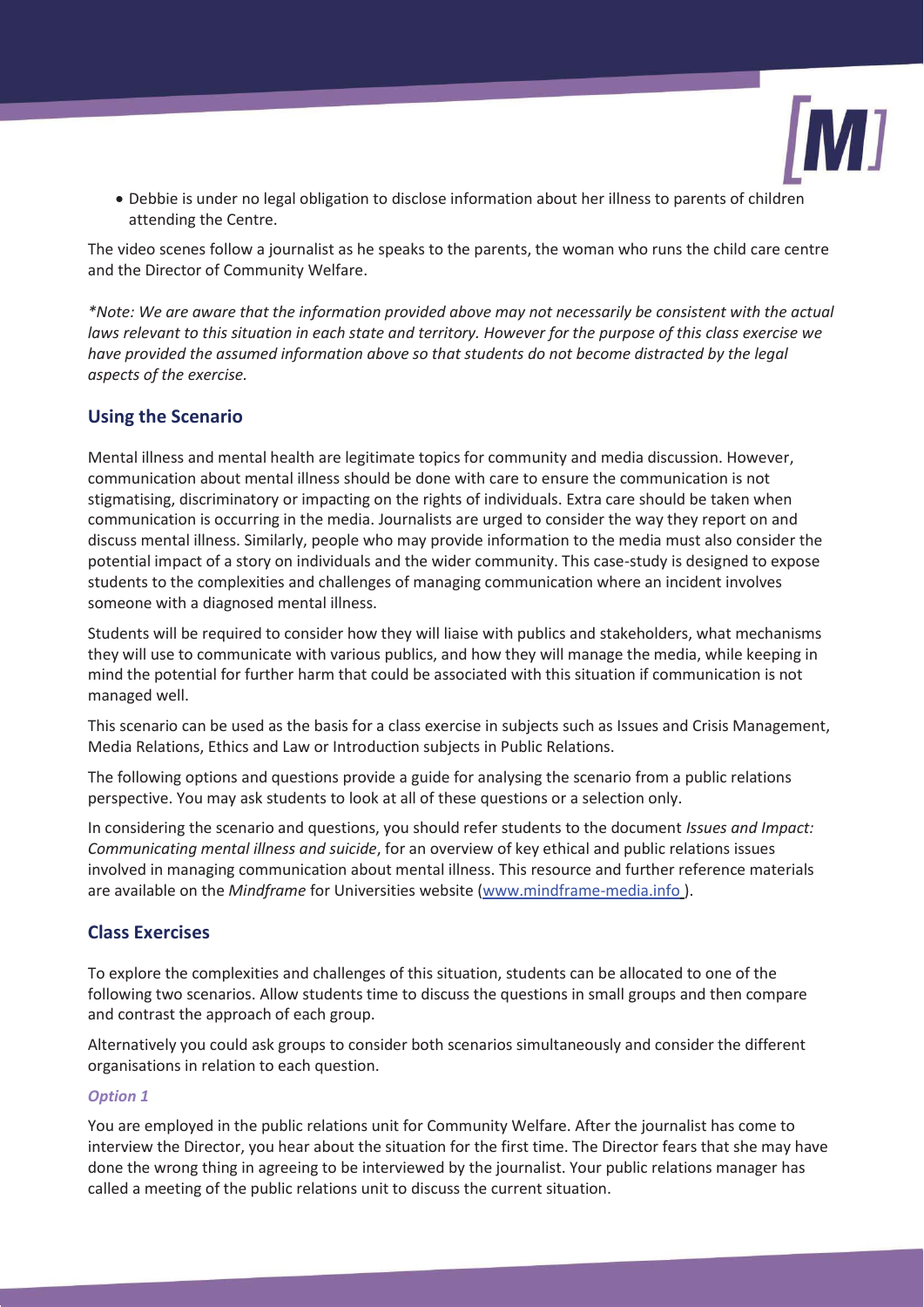

#### *Option 2*

You are in charge of public relations for the Happy Days Child Care Centres franchise. You receive a call from the Director of the franchise after she has been contacted by a journalist for comment regarding the employment of a mentally ill person within one of the Centres. You have been asked to manage the situation.

# **Exercise 1: Managing the Current Situation**

The following discussion questions will allow students to explore the strategies they would use to manage the current situation, based on one of the options outlined above.

## *Identifying the Issues*

#### **1. Identify who your key stakeholders and publics will be. Consider both internal and external stakeholders and publics.**

- For the Community Welfare this might include: Parents, Mrs Smith and Debbie, the Happy Days Child Care Franchise, the child care industry, other related government departments, the Minister, and the general community.
- For the child care franchise this might include: Parents, Community Welfare, Mrs Smith and Debbie Smith, Senior Management Happy Days Child Care Franchise, Child Care Industry Representatives, relevant government departments, general community.

#### **2. Identify some useful allies.**

Responses might include (depending on the option chosen): Local mental health experts, National mental health advocacy and support organisations (e.g. SANE Australia), local government, legal departments and advisers, sections of the general community.

#### **3. Identify what further detail and information you might need to know before making any further response. How would you go about obtaining it?**

- Responses might include (depending on the option chosen):
- x Detail on each of the organisation's relevant policies, including privacy, eligibility criteria, equal opportunity policies etc;
- Detail on relevant national or state legislation around discrimination, privacy, equal opportunity etc;
- Legal advice about the current situation and any breach of legislation;
- Facts and statistics about schizophrenia, treatment, impacts on behaviour etc;
- x Specific information about the child care centre, the franchise and the individuals in question.

#### **4. Brainstorm some of the key issues the media may focus on.**

For Community Welfare this may include:

- Risks to children:
- Disclosure or non-disclosure of information to parents;
- Parent fears, anger and outrage;
- Perceived association between violence and mental illness:
- Police checks of applicants working with children;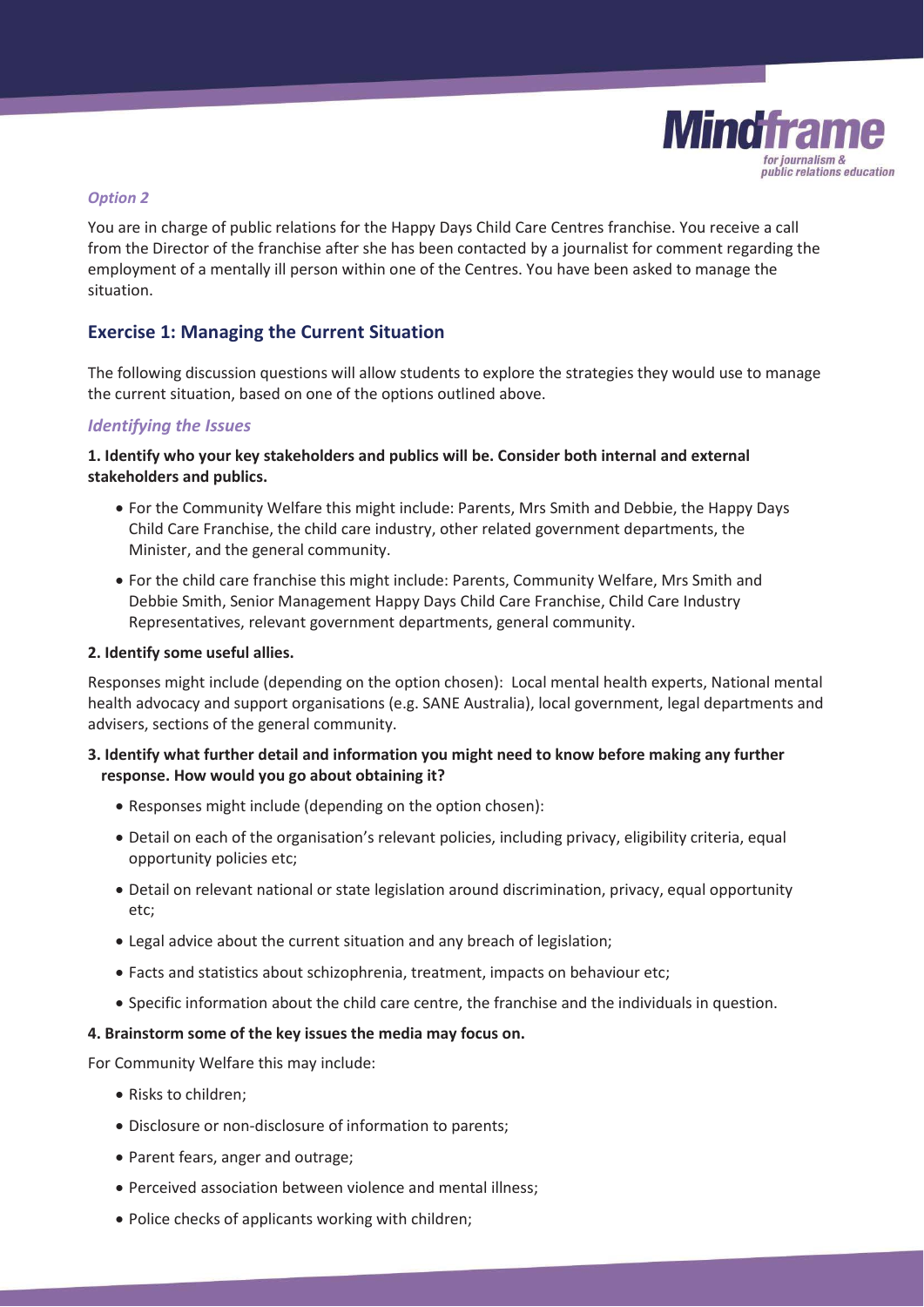

- Relevant legislation and regulation:
- Will they close the day care centre?
- Will there be a review of all day care centres?
- Will they tighten regulation of day care centres?

For the Day Care Centre this may include:

- Disclosure or non disclosure of information to parents;
- Duty of care to children;
- Whether Mrs Smith's license to operate should be revoked;
- Parents pulling their children out of Mrs Smith's care;
- What qualifications or training does Debbie have in early childhood care?
- Previously disgruntled parents may speak out and responses may be required.

#### *Responding to the Situation*

#### **5. What type of public relations plans will you need to develop now?**

Answers might consider the following:

- Crisis management plan and crisis management team with clearly identified roles and responses;
- A list of key spokespeople that can be drawn on if further public response is required and briefing of these spokespeople;
- Lists of key contacts in certain areas. For example, within the organisation;
- Links with mental health organisations that could be drawn upon for advice.

#### **6. How would you communicate with your publics and stakeholders?**

Answers may consider the following (depending on the specific option students are working on):

- Individuals in either organisation or attached to the organisations may be contacted by mail, telephone, a private or public meeting, a relevant website (although this is public so information will need to be monitored).
- The broader community can be reached through the media (although consideration would need to be given to whether this is a good idea), through websites etc.
- Consider the impact of social networking sites such as Facebook. What might be the implications of individuals posting messages on these sites, given media and other people may get access to the information. How might it be moderated?

# **7. Consider whether the organisation you are representing should release a statement or make comment to the general media regarding the event. Things you will need to consider include:**

#### *Privacy and discrimination related issues, including legal aspects.*

It may be unwise to release details about the incident until advice has been sought about the legal implications of the case. You may also want to consider how your organisation is perceived if it releases information about a person's illness to the wider community through the media.

*The news value associated with the story and the likelihood that the media will report the story regardless of a response from your organisation.*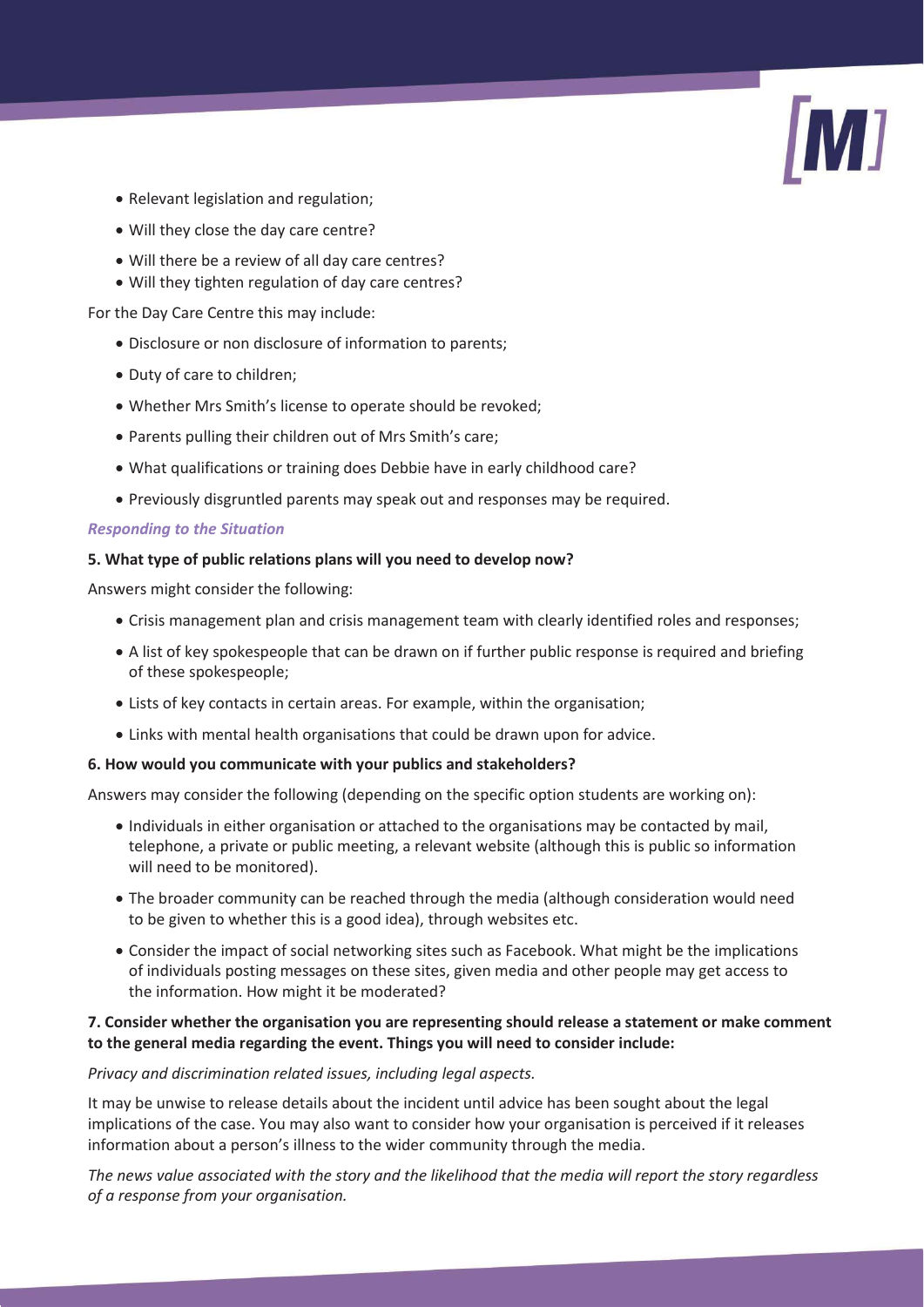

This story has many news values making it likely to be reported – it is local, there is already conflict between the centre, the parents and community welfare, it could play on fear and community concerns, but may also scrutinise a government department – all elements for a news story. If the media will report the story anyway, it may be better to provide information to the media that ensures that the angle, context and content are responsible and unlikely to cause further problems. Students should consider what information they would include/exclude from a media response.

# *Factual and accurate information regarding schizophrenia and any associated risks to children or community members.*

Students can find more information about schizophrenia as well as organisations that may be able to assist on the *Mindframe* for Universities website at www.mindframe-media.info. They may also want to refer to *Issues and Impact* to consider the impact of community discussion about mental illness. What sorts of images might this scenario create about people who have schizophrenia - they are untrustworthy, unreliable, unable to work or care for children?

#### *Who will be your media spokespeople and how will you brief them?*

Students should consider what type of spokesperson would be appropriate, their media skills and how they will present the messages the organisation wants to get across.

*Will you need to bring in other experts either within or external to the organisation? Identify who these experts might be.* 

Students may identify the CEO, legal representatives, advocacy organisations, supportive community members or parents.

*Consider what tactics you would use to involve and communicate with the media.* 

Students should indicate when they would make a response – i.e. immediately or in time.

- Would they issue a statement, call a media conference, stage an interview opportunity?
- Who would they nominate as spokespeople, and what type of media would they work with?
- Would the organisation take the opportunity to explain to journalists the importance of treating the story with consideration – promoting the *Mindframe* website at www.mindframe-media.info

#### **8. Following this incident, how would you go about re-engaging with stakeholders and the community?**

Students may want to consider:

- Ways of communicating with stakeholders and the community;
- Could they stage an open day? A question and answer session? Or another activity to bring people together?

# **Exercise 2: Anticipating a Crisis**

The following discussion questions will allow you to explore the strategies you would use to anticipate a potential crisis. You will be able to explore what you would have done differently, given the chance.

#### **1. What kind of preparation from a public relations perspective would have helped the organisations involved?**

Students may identify the following:

• A public relations plan that outlined communication channels and ways to brief appropriate people about a potential situation;